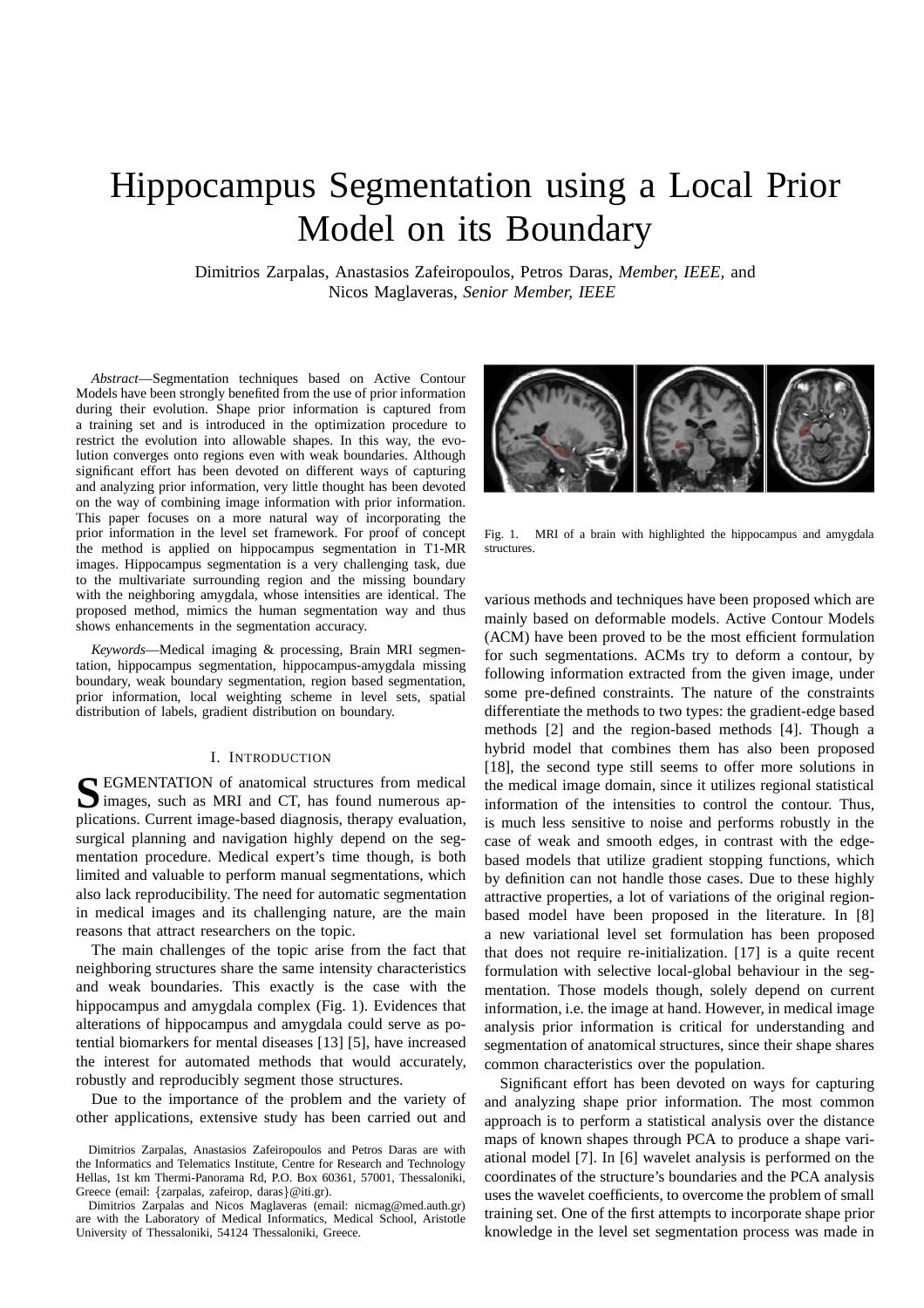[7], where the shape prior was attracting the evolution, at each deformation iteration, on a shape that would be acceptable to the shape prior. Since then a lot of other techniques have been proposed that try to bias the segmentation towards learned shapes [15], [3], [1].

Yang et. al in [16], moved a step further and introduced along with the shape prior, the neighborhood prior knowledge, in an effort to take advantage during the evolution information from neighboring structures. The prior knowledge was embedded into the region-based framework, by adding the prior energy term into the optimization formulation. The way though, that the two energy terms are merged, does not take full advantage of the prior knowledge, as they are merged through a global weighting scheme. The hippocampus boundary suffers from missing boundaries mainly in the borders with amygdala. In most of the rest boundary, evident, if not strong, gradients do exist. Why is then the prior energy term affecting the contour evolution in regions with high gradients? And why is the image term affecting the contour evolution in the borders with amygdala, though there is no practical evidence that this term would converge on the actual boundary?

Knowing, through experience, the expecting gradient values on the perimeter of the structure of interest is an excellent way to balance locally between the two energy terms. Capturing this information, forms a novel, energy blending scheme, that locally defines the expected importance of each energy term. The proposed local weighting matrix defines the extent to which one should trust the image's gray-scale information or the prior knowledge at a voxel level.

The proposed method utilizes region-based segmentation algorithms using active contours based on the level set distribution model. A prior information model is introduced, that is formulated from a labelled training set, which captures the spatial distribution of the hippocampus labels. The active contours evolve according to the image information and the prior knowledge in a single framework. Those two driving forces are combined through a novel local weighting matrix, the Gradient Distribution on Hippocampus Boundary (GDHB) map, i.e. a local weighting matrix which acts as an experienced balancer between the image and the prior information. In contrast to global multiplicative weighting factors, which act globally on the whole term, GDHB contains statistical information about the magnitude of the image gradient on the boundary of hippocampus, and thus can act on each boundary voxel independently.

In the following sections we give the necessary background on region-based segmentation with shape prior, and thoroughly explain our contributions in full exploitation of prior knowledge. Experimental results will prove the validity of the proposed method by comparison with the existing shape prior based segmentation technique.

#### II. LEVEL SETS WITH VARIATIONAL SHAPE PRIOR

#### *A. Region Based Segmentation*

The model, that is used for the image term of the segmentation process, is based on intensity statistical information of the inner and outer regions of the evolving contour. The average intensities inside and outside the contour adjust the image update term in order to separate the structure of interest from the background. The model used in this work is the well know Chan-Vese framework [4], which can be seen as a special case of the Mumford-Shah [12] problem:

Let  $\Omega$  denote a bounded open subset of  $R^2$ , with  $\vartheta\Omega$  its boundary, and  $C(s) : [0,1] \rightarrow R^2$  is a parameterized curve in Ω. The curve  $C$  can be also implicitly represented via a Lipschitz function  $\phi$  by  $C = \{(x, y) | \phi(x, y) = 0\}$ . C partitions  $\Omega$  into the inside C set  $\Omega_1$  in which  $\phi(x, y) > 0$ , and the outside C set  $\Omega_2$  in which  $\phi(x, y) < 0$ . For a given image I in domain  $\Omega$  the Chan-Vese model is formulated by minimizing the following energy functional:

$$
E_{CV} = \lambda_1 \int_{\Omega_1} |I(x, y) - c_1|^2 dx dy +
$$

$$
+ \lambda_2 \int_{\Omega_2} |I(x, y) - c_2|^2 dx dy, \quad (x, y) \in \Omega \quad (1)
$$

where  $c_1$  and  $c_2$  are the average intensities of  $\Omega_1$  and  $\Omega_2$ respectively. By minimizing equation (1),  $c_1$  and  $c_2$  are calculated as:

$$
c_1(\phi) = \frac{\int_{\Omega} I(x, y) \cdot H_{\epsilon}(\phi) dx dy}{\int_{\Omega} H_{\epsilon}(\phi) dx dy}
$$
 (2)

$$
c_2(\phi) = \frac{\int_{\Omega} I(x, y) \cdot (1 - H_{\epsilon}(\phi)) dx dy}{\int_{\Omega} (1 - H_{\epsilon}(\phi)) dx dy}
$$
(3)

where  $H_{\epsilon}(\phi)$  is the Heaviside function. Furthermore, augmenting the energy term in equation (1) with regularization terms of length and area energy terms, results to a smoother solution. By minimizing it, the corresponding variational level set formulation is obtained:

$$
\frac{\vartheta \phi}{\vartheta t} = \delta_{\epsilon}(\phi) \left[ \mu \operatorname{div} \left( \frac{\nabla \phi}{|\nabla \phi|} \right) - \nu - \lambda_1 (I - c_1)^2 + \lambda_2 (I - c_2)^2 \right] \tag{4}
$$

where  $\mu, \nu \geq 0$  control the smoothness and the evolution speed respectively, while  $\lambda_1, \lambda_2 > 0$  control the image data driven force inside and outside C respectively.  $\delta_{\epsilon}$  denotes the Dirac function. This model has been widely used in applications that require segmentation on weak boundary objects. However, when background intensities are of similar value to that of the object to be segmented, and their regions are separated with vague boundaries (e.g. hippocampus and amygdala), the contour can leak and start expanding on the background. Due to the nature of the problem, the segmentation model by itself is not adequate to separate the hippocampal voxels from the rest of the brain structures. Figure  $2(a)$  shows how this model fails to capture the hippocampus boundaries and how challenging the problem is.

## *B. Variational Shape Prior Modeling through PCA*

To overcome this situation, Leventon et.al [7] proposed the use of a probabilistic shape prior model, captured from a training population through a PCA analysis. This approach was also followed by Yang et. al [16]. The difference between those two methods was that in [7] gradient based geodesic active contours (GAC) model was used, while in [16] the aforementioned Chan-Vese framework. Following the analysis in [16], after incorporating the shape prior model in the energy term, the evolution equation becomes:

$$
\frac{\partial \phi}{\partial t} = \delta_{\epsilon}(\phi) \left[ \mu \operatorname{div} \left( \frac{\nabla \phi}{|\nabla \phi|} \right) - \nu - \lambda [(I - c_1)^2 - (I - c_2)^2] \right] -
$$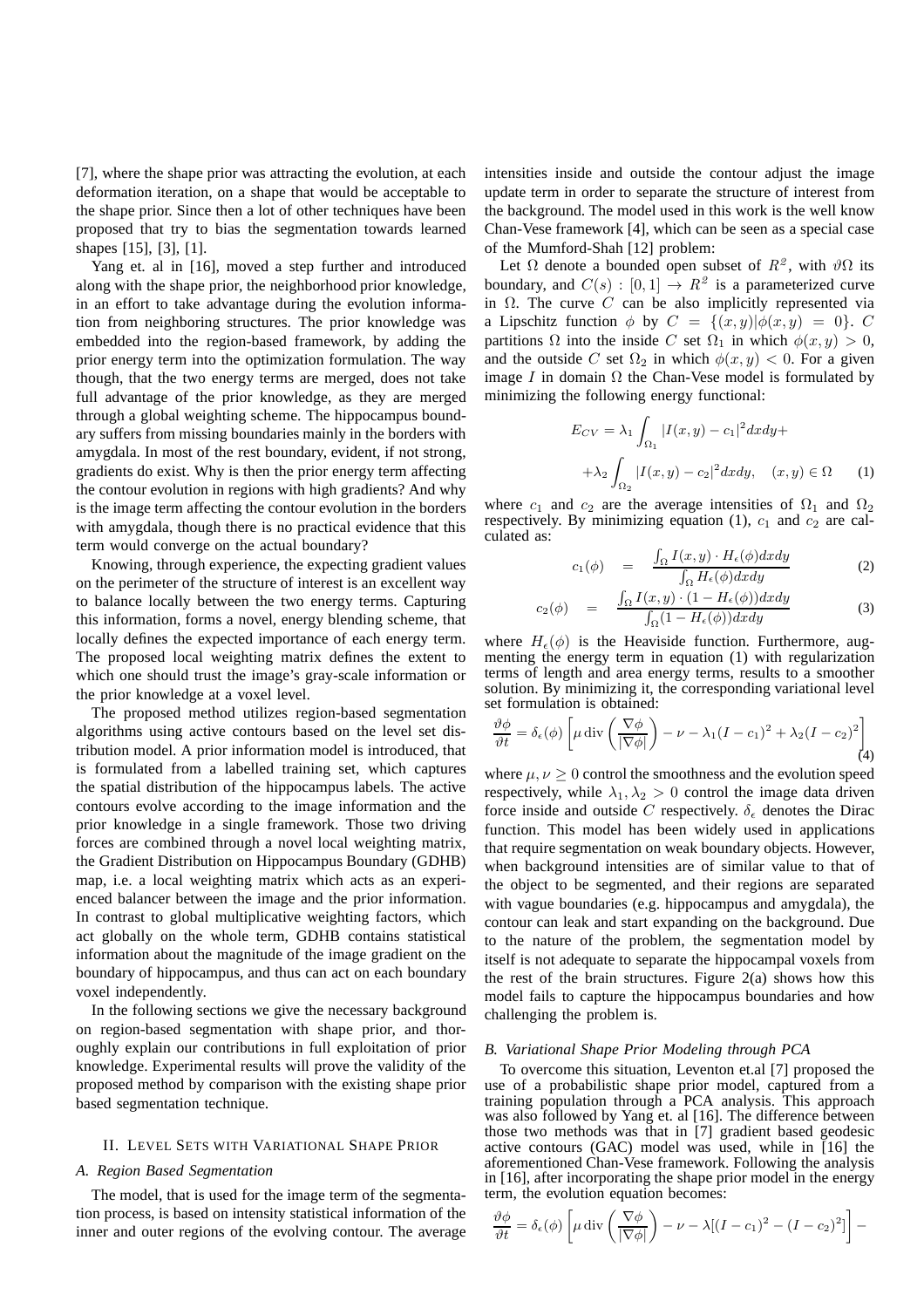

Fig. 2. (a) Segmentation outcome of the Chan-Vese model (red contour) that leaks from the hippocampus-amygdala boundary (blue contours) on a central slice of the hippocampus. (b) Segmentation outcome when variational shape prior is introduced.

$$
-\omega \cdot g\{U_K \Sigma_k^{-1} U_k^T [G(\phi - \bar{\phi})]\}\tag{5}
$$

where  $\lambda = \lambda_1 = \lambda_2$  and  $\omega$  are the two "global" weighting factors that balance between the image data term and the shape prior term.  $G(\cdot)$  is an operator that generates the vector representation of a matrix by column scanning and  $q(\cdot)$  the inverse operator of G.  $U_k$ ,  $\Sigma_k$  and  $\overline{\phi}$  are the k-principal component basis functions matrix, the singular values matrix and the mean shape of the training set produced by PCA, respectively.

The results using this shape prior model are promising, as can be seen in figure 2(b), but still leave enough space for more contributions.

### III. PROPOSED MODEL

Incorporating prior knowledge in the segmentation procedure proved a very reasonable and successful choice. However the trade off among the two energy terms, i.e. the image data term and the shape prior term, is not straightforward and highly depends on the specific structure under investigation. Still, in all previous works, this balance is modelled through global weighting factors, which is not the way a human rater would perform the procedure. The human expert would trust the image information for the regions of the hippocampus boundary that border with the white matter, but would use his experience to trace the weak borders with amygdala. Thus, in order to model this procedure, one has to blend the two energy terms in a local fashion. This means to learn where to trust the image information, and where to neglect it and use prior information instead. This way prior knowledge is being exploited to its full extend.

However, a variational shape prior model could not be applied on a locally defined weighting scheme, since such a term tries to find the boundary with the most likely shape, describing it by a set of global coefficients (i.e. the PCA projection coefficients). Thus, the prior information that will get included in the segmentation process, should also be locally defined. The following sections describe how the local weighting scheme, called GDHB, and the prior information term are formed and incorporated in the region based segmentation framework.



Fig. 3. Illustration of the GDHB map generation. (a) Outlines of the hippocampus and amygdala, (b) the gradient values on the boundary of hippocampus, (d)-(e)-(f) thresholding outcomes with ascending threshold values and (c) the final averaged GDHB map revealing how much the evolving contour should trust the image information and how much the prior information on every voxel.

# *A. Building Gradient Distribution on Hippocampus Boundaries*

GDHB derives from image gradient analysis on the training set. More specifically, in each image, we isolate the hippocampus's boundary and calculate the magnitude of the image gradient on it. Practically, low gradient magnitude values on the perimeter of the structure of interest are associated with high probability of contour leakage during the evolution process. On the other hand, higher values decrease the probability to leak from those specific boundary pixels.

A thresholding operation is performed on the gradient values, which also tries to connect neighboring pixels with similar gradient value and direction. Binarization separates the boundary to its strong and weak gradient parts. This procedure is depicted in figure 3 for various thresholds. A map is produced that shows on which parts, of this particular boundary, image information should drive the segmentation and on which the prior term should take over. In an effort to build something more generic, this information is propagated to the surrounding region, by applying morphological operations; a long and narrow structuring element, aligned for each pixel on the boundary's normal direction, performs dilation. Hence, the values of this map represent the likelihood that an evolving contour will face regions with either strong or weak borders, while it evolves towards the boundary. The above process is repeated for each of the training images. The produced individual GDHB maps, are averaged and the final GDHB map with values in  $[0, 1]$ , is produced (Fig 3(c)) that contains generalized gradient distribution information of the hippocampus boundary.

## *B. Modeling Prior Information*

In order to satisfy the constraint that the prior information should be defined locally to be applicable to the GDHB framework, a voxel-based statistical model is defined. Adopting the voxel-based context of atlas based segmentation, where an atlas image assigns a label  $l$  to each voxel  $v$ , a statistical model of spatial class label distribution is produced, over the training set. Each labelled image  $L_n$ ,  $n = 1, ..., N$  is a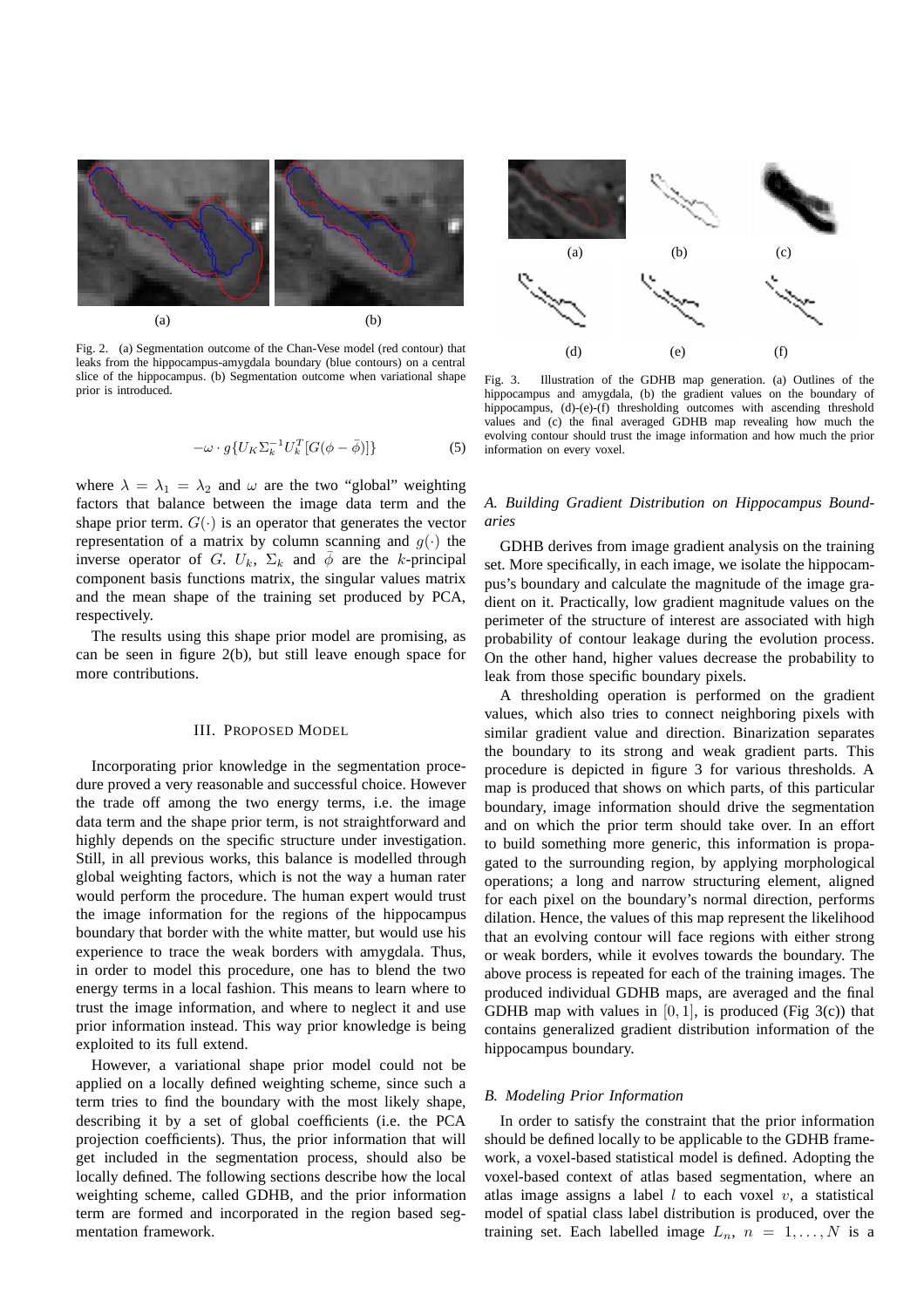binary image, with  $L_n(v) = 1$  for voxels v that belong to the hippocampus and 0 otherwise. In order to construct the empirical spatial distribution of labels, the  $N$  labelled images are rigidly registered based on the hippocampus and their labels' sum is averaged over the population, producing image L (see figure 4) which gives the empirical probability for every voxel  $p(l_v) \in [0, 1]$  to belong to hippocampus, based on its coordinates. This image models the spatial distribution of the labels, and has higher values at voxels along the expected shape of hippocampus and lower values at distant voxels of the mean shape. When a test image is registered on the training images, it assigns to each pixel, based on its location, the probability to belong to the desired structure.

## *C. Incorporating Prior Information into the Segmentation Process*

Proper incorporation of the prior knowledge in the level set evolution framework is obviously of critical importance. The choice of modeling the prior knowledge with the labels' distribution has a huge advantage, since it can be straightforwardly used as a second input image on the regional segmentation framework of Chan-Vese. Thus, averaging probabilities of voxels that belong inside and outside of the evolving contour. This leads to an energy minimization problem which forces the contour to evolve between regions that are more likely than others representing lower probabilities.

$$
E_{PR} = \mathbf{v}_1 \int_{\Omega_1} |L(x, y) - d_1|^2 dx dy +
$$
  
+
$$
\mathbf{v}_2 \int_{\Omega_2} |L(x, y) - d_2|^2 dx dy, \quad (x, y) \in \Omega \quad (6)
$$

where  $d_1$  and  $d_2$  are now the probabilities of the regions inside and outside  $C$  and are calculated similarly with  $c_1$  and  $c_2$ .  $v_1$  and  $v_2$  correspond to  $\lambda_1$  and  $\lambda_2$ . Keeping  $v_1$  and  $v_2$ coefficients equal, forces the prior information to be equally balanced between high likely voxels (red region in Figure 4) and marginal voxels (light blue-yellow). Adjusting  $v_1$  and v<sup>2</sup> balances the weight between highly probable areas and marginal areas.

Combining the two energy terms through GDHB gives the total energy to be optimized:

$$
E = GDHB \cdot E_{CV} + (1 - GDHB) \cdot E_{PR} \tag{7}
$$

whose update equation becomes:

$$
\frac{\partial \phi}{\partial t} = \delta_{\epsilon}(\phi) \left[ \mu \operatorname{div} \left( \frac{\nabla \phi}{|\nabla \phi|} \right) - \nu \right]
$$

$$
-GDHB \cdot \left( \lambda_1 (I - c_1)^2 - \lambda_2 (I - c_2)^2 \right)
$$

$$
-(1 - GDHB) \cdot \left( \mathbf{v}_1 (L - d_1)^2 + \mathbf{v}_2 (L - d_2)^2 \right) \right]
$$
(8)

Due to the nature of the labels' spatial distribution mask and the values of the GDHB, this model always converges on a boundary that is indeed near the hippocampus. The leakage phenomenon is totally diminished, since in the regions away of the hippocampus, GDHB guides the segmentation solely based on the prior information, and on those regions, the labels' spatial distribution mask points that there is zero likelihood those regions to belong to hippocampus. This leakage preventing behaviour can not be guaranteed with the variational shape prior models.



Fig. 4. Illustration of the Spatial Distribution of Hippocampal labels, as a gray scale image and as a surface.

## IV. EXPERIMENTAL RESULTS

## *Evaluation Dataset*

The proposed methodology has been tested on 13 T1 weighted MP-RAGE MR images, randomly chosen from the OASIS database [10]. All subjects in the OASIS database are healthy and right handed, of both sexes. The MR images were acquired on a 1.5-T Vision scanner. For every subject, 3-4 different MRIs were captured and the first of these was registered on the atlas space of Talairach and Tournoux [14]. The remaining scans were registered on the first one and averaged. After resampling the result is a single, high-contrast, isotropic image with 1mm voxel thickness. A professional radiologist manually traced the hippocampus volume on those 13 images, in order to build the training set. Apart of the OASIS pre-processing, the selected MR images were further rigidly registered on the hippocampus center of mass. Level set functions were used to formulate the problem and signed distance maps in order to represent the hippocampal structures. Each of the curves in the training dataset is embedded in the proposed model as the zero level set of a higher dimensional level set function.

## *Comparisons*

The proposed algorithm was evaluated in the context of the leave-one-out procedure. For every excluded test image, a new hippocampus spatial distribution map and GDHB map was generated. For comparison purposes, results of the combined framework of Chan-Vese and variational shape prior have been calculated, which will be abbreviated as SP in the following text.

To initialize the algorithm, we took advantage of the captured prior knowledge. The seeding region was selected as the set of voxels with very high probability to belong to the hippocampus. The hippocampus spatial distribution map directly gives this information. For the SP method we followed the seeding technique of [16], where it was argued that the SP methodology is quite invariant to its initialization. Three seeds inside the body of hippocampus (in the head, in the tail and in the central area of the hippocampus) was used for initialization. However, to avoid any possible unfairness, in the following experiments the same seeding region with the proposed method was used as a second alternative for the SP method.

The advantages of using the hippocampus spatial distribution map to provide the initialization, is that it is automatic, and offers a large and very reliable seeding region along the complete body of the hippocampus. This is advantageous,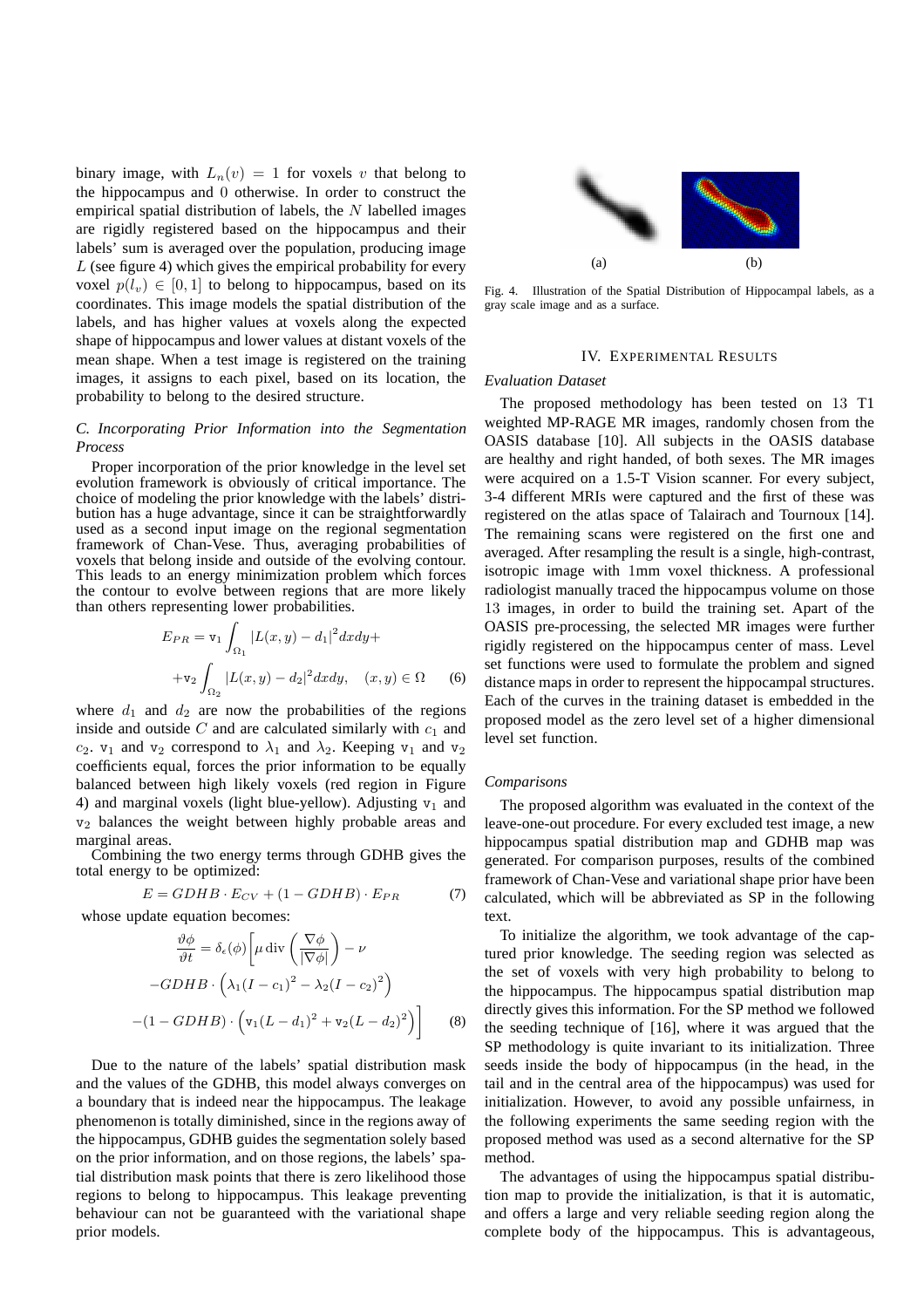

Fig. 5. Comparisons based on (a) the Haussdorf distance, and (b) the undirected averaged distance.

since larger area of initialization leads to more accurate calculation of the average intensities  $c_1$  and  $c_2$  and consequently to lower number of iterations to fully segment an object from the background.

The following results refer to segmentations performed on a central sagittal slice of each MRI. Performance and accuracy of the two comparing methods is evaluated through several popular metrics, i.e. the Hausdorff distance [9] in figure 5(a), the undirected averaged distance [16] in figure 5(b), precision vs recall [11] in figures  $6(a)$ , (b) and the  $F_b$  measure (Fig. 6(c)) which is a proportional combination of precision-recall measures with a weighting factor  $b$  to balance between the importance of precision vs recall.  $b = 1$  assigns equal weight, and  $F_1$  equals the Dice coefficient which measures set agreement. In terms of false positive, false negative and true positive counts,  $F_1$  equals:

$$
F_1 = \frac{2 \cdot TP}{(FP + TP) + (TP + FN)}, \qquad F_1 \in [0, 1] \tag{9}
$$

A value of  $F_1 = 0$  indicates no overlap between the actual and estimated volume, while a value of  $F_1 = 1$  indicates perfect agreement. In figures 6(a) and (b) the results of the proposed and SP method were connected for each image, which shows the tendency of the proposed method to climb towards the upper-right corner, which obviously corresponds to higher  $F_1$  values. Table I shows averaged results for each of the evaluation metrics on the whole dataset, the bold ones being the best in each case.

TABLE I AVERAGED COMPARISON RESULTS

|                                                           |      | Precision | Recall | Haussdorf | Average dist |
|-----------------------------------------------------------|------|-----------|--------|-----------|--------------|
| <b>GDHB</b>                                               | 0.88 | 0.85      | 0.92   | 2.51      | 0.66         |
|                                                           |      | 0.69      | 0.94   | 5.63      | 1.46         |
| SP (3-ceeds) $\begin{bmatrix} 0.79 \\ 0.76 \end{bmatrix}$ |      | 0.68      | 0.89   | 5.82      | 1.53         |

As can be seen, the evaluation metrics report the superiority of the proposed method. The only exception is image #7 where the Hausdorff and the undirected averaged distance report slightly better results, in terms of actual and estimated boundary distances, but the other metrics report similar performance. In every testing case, the use of GDHB map, diminishes leakage and constraints the contour in the bounded area that describes. Shape prior methodology is not able to segment all



Fig. 6. Comparisons based on Precision vs Recall diagrams and the  $F_1$ /Dice coefficient. In  $(a)$  and  $(b)$  results of the two methods are connected with dashed lines to show the improvement the proposed method achieved.



Fig. 7. Segmentation results of the proposed method on the four images with indexes 11, 5, 1 and 4 respectively. The thin black contour depicts the ground truth, while the red one is the outcome of the proposed method. Note the difference in segmentation quality between the proposed method in (b) and the SP method in 2(b) which are on the same MR image #5.

MR images with satisfying results, especially when initialized with the three seeds. Moreover, through experimentation, it became evident that the proposed method does not require fine tuning of the parameters, contrary with the SP case, where it was hard to find a set of parameters that satisfy the whole set. Furthermore, the results also show the contribution of the hippocampus spatial distribution map in the initialization procedure, since this utilization yields overall better accuracy and lower distance errors.

The segmentation procedure lasts no more than 10 seconds